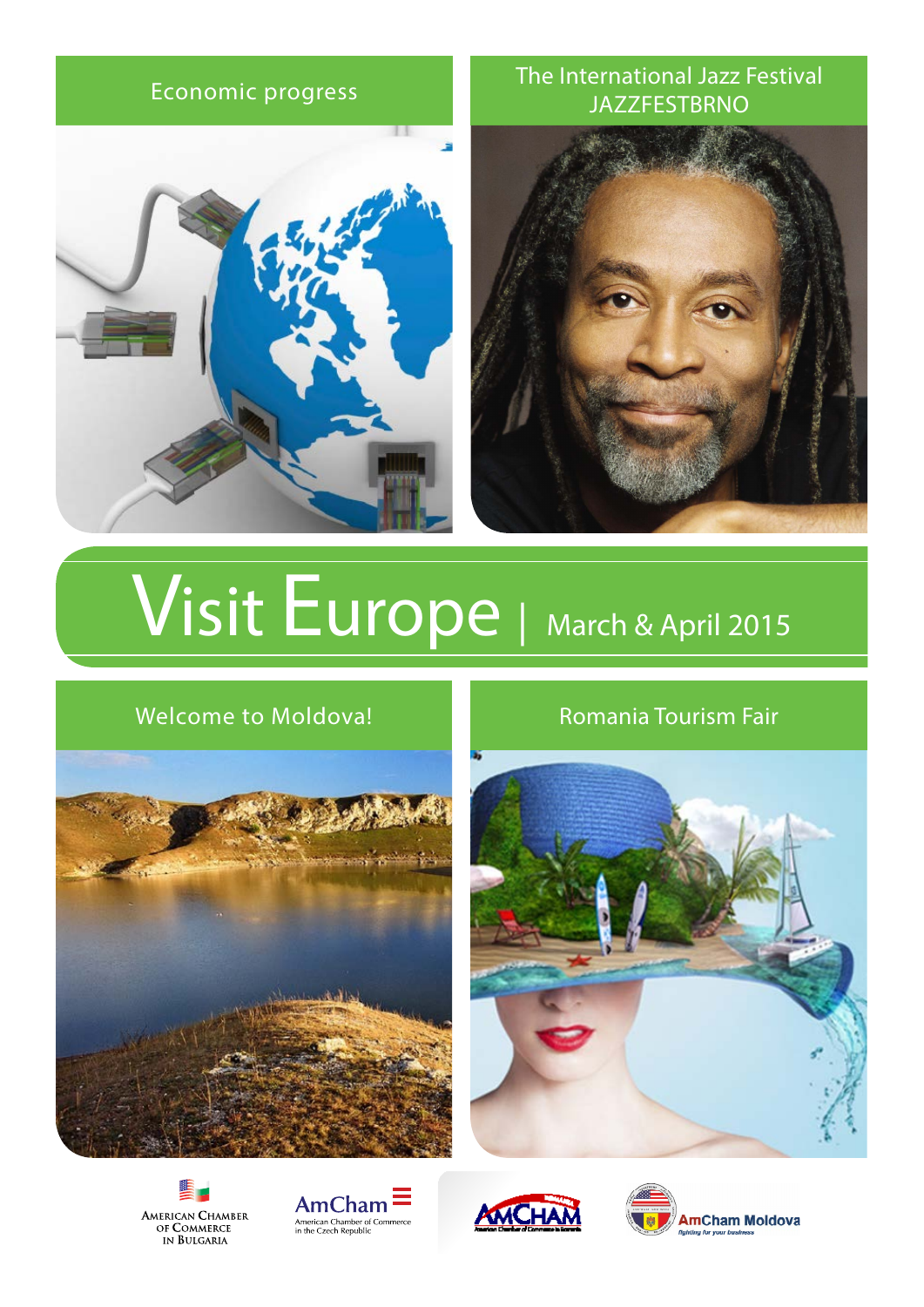

## Event Calendar

[Italian Festival of Beauty & Hair Style](http://www.fair. bg/en/events/ItalianFestivalProlet010.htm)  March 27-29

The festival will be a renowned event related to beauty & hair style industry. The event will demonstrate different types of products and services like hairbrushes, coloring, treatment, conditioners, hair accessories, hairdryers, artificial hair extensions, hairdresser's and beautician's equipment and devices, perfume compositions, creams etc.

[http://www.fair. bg/en/events/](http://www.fair.bg/en/events/ItalianFestivalProlet010.htm) [ItalianFestivalProlet010.htm](http://www.fair.bg/en/events/ItalianFestivalProlet010.htm)

[Conference Education and Business](http://edu-business.info/) May 11

"Financial education for sustainable economy" is the special topic of the Second Conference organized by [Investor.](Investor.BG) [BG](Investor.BG), Bulgaria On Air TV and Bloomberg TV to be held at the Sofia Hotel Balkan. Famous specialists and representatives of the Education field will discuss: Why the financial education of the students and young professionals is important and necessary? Contacts: +359 2 812 9 831; [katrin.ivanova@investor.bg](mailto:katrin.ivanova@investor.bg)

<http://edu-business.info/>

#### [International Fair Poster Competition](mailto:minchev57@abv.bg) [May 13-16](mailto:minchev57@abv.bg)

One of the unique competition of its kind, the International Fair Poster Competition is directed towards displaying beautiful modern art in throughout the world. +359 889 985 773 or email [minchev57@abv.bg](mailto:minchev57@abv.bg)

# Bulgaria

### [Economic progress by export of ICT products](http://www.kempinski.com/en/bansko/hotel-grand-arena/special-offers/stay-5-pay-4-in-march/)  [and services](http://www.kempinski.com/en/bansko/hotel-grand-arena/special-offers/stay-5-pay-4-in-march/)

Traditional Partners: Ministry of Economy and Energy of the Republic of Bulgaria, Bulgarian Investment Agency (BIA), Bulgarian Small and Medium Enterprise Promotion Agency (BSMEPA), Bulgarian Association of Information Technologies (BAIT), Bulgarian Outsourcing Association (BOA).

Organizers: ICT Media and Bulgarian Association of Software Companies (BASSCOM)

<http://www.basscom.org/>

#### [Discover the winter magic of Bansko!](http://www.kempinski.com/en/bansko/hotel-grand-arena/special-offers/stay-5-pay-4-in-march/)



Book your March ski holiday at the Kempinski Hotel Grand Arena Bansko and take advantage of our special promotion Stay 5 Pay 4. Rates start from 119 EUR

[http://www.kempinski.com/en/bansko/hotel-grand-arena/special-offers/stay-5](http://www.kempinski.com/en/bansko/hotel-grand-arena/special-offers/stay-5-pay-4-in-march/) [pay-4-in-march/](http://www.kempinski.com/en/bansko/hotel-grand-arena/special-offers/stay-5-pay-4-in-march/)

#### [Sardinia, Italy - direct flight in May](http://www.mercury-bg.com/offers.php?moi=13)



Brief description: A voyage over an emerald sea, past characteristic coves and beaches of snowwhite sand … this is Sardinia, an island that strikes its visitors with natural contrasts, the lights and colors of a region that boasts old traditions and a wild and pure nature.

<http://www.mercury-bg.com/offers.php?moi=13>

#### [March Hot Deal!](http://www.banskohotelpremier.com/en/march-hot-deal.html)



Plan your unforgettable holiday in Premier Hotel in Bansko and benefit from 25% discount and "Stay 5, Pay 4" offer. Book now!

<http://www.banskohotelpremier.com/en/march-hot-deal.html>

#### [15 % OFF your next event at Hilton Sofia](mailto:sofia.events@hilton.com)

March 15 – April 8



Hold your event at Hilton Sofia during the period 1-13 April 2015 and get 15% off your final event bill. Make it even more rewarding with the Hilton HHonors Event Planner Program and earn Bonus Points and airline miles. To find out the full conditions of this meeting promotion, call 00359 2 933 5025 or e-mail:

[sofia.events@hilton.com](mailto:sofia.events@hilton.com)

American Chamber of Commerce in Bulgaria Business Park Sofia, bld. 2, fl. 6, 1766 Sofia, Bulgaria Tel.: (359 2) 9742 743/4/5, Fax: (359 2) 9742 741 e-mail: [amcham@amcham.bg,](mailto:amcham@amcham.bg) <www.amcham.bg>

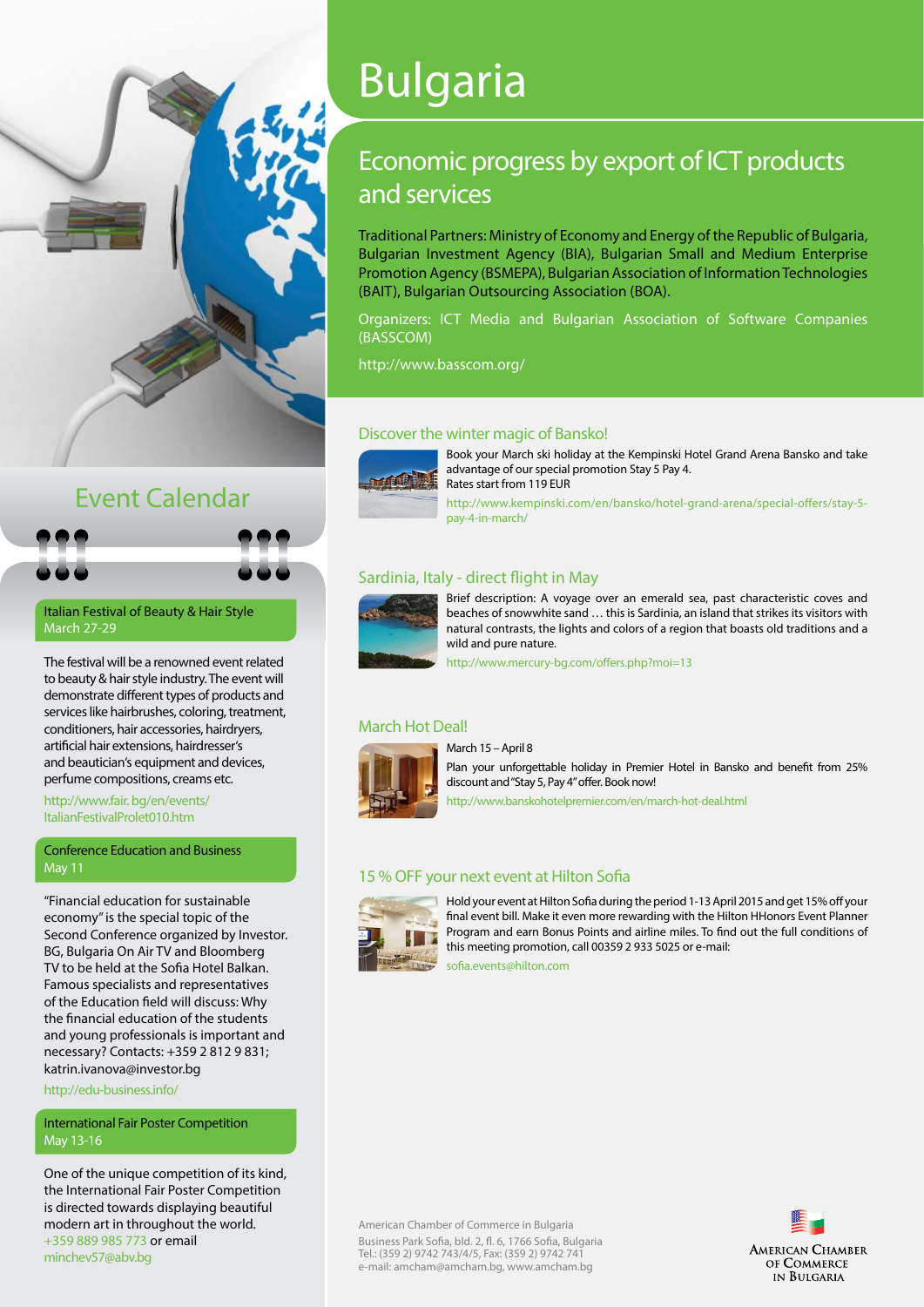

# Czech Republic

# [The International Jazz Festival](www.jazzfestbrno.cz/en) **[JAZZFESTBRNO](www.jazzfestbrno.cz/en)**

#### [March 15 -17 June](www.jazzfestbrno.cz/en)

The International Jazz Festival JAZZFESTBRNO hosts musicians from different countries covering a variety of genres ranging from avant-garde to electronica. The 14th annual festival takes place from March 28th to June 17th in Brno. Bobby McFerrin & Chick Corea, Dianne Reeves, Fred Hersch, Shai Maestro, Gerald Clayton, Ben Williams, Kevin Mahogany, Mike DiRubbo, Mihály Borbély, Marion Thomas, Miriam Bayle…

<www.jazzfestbrno.cz/en>

# Event Calendar [Treatment of the Month](http://www.czechmarketplace.cz/en/11700.treatment-of-the-month)

[Exhibition: Josef Luňáček "I am not Pollock"](http://www.czechmarketplace.cz/en/11528.exhibition-in-latin-art-gallery-josef-lunacek-i-am-not-pollock) [In Lation Art Gallery of Dalmayr Kaffee](http://www.czechmarketplace.cz/en/11528.exhibition-in-latin-art-gallery-josef-lunacek-i-am-not-pollock) [February 26-March 24](http://www.czechmarketplace.cz/en/11528.exhibition-in-latin-art-gallery-josef-lunacek-i-am-not-pollock)

We cordially invite you to exhibition of Josef Luňáček "I am not Pollock" in Latin Art Gallery.

[http://www.czechmarketplace.cz/en/11528.](http://www.czechmarketplace.cz/en/11528.exhibition-in-latin-art-gallery-josef-lunacek-i-am-not-pollock) [exhibition-in-latin-art-gallery-josef-lunacek-i](http://www.czechmarketplace.cz/en/11528.exhibition-in-latin-art-gallery-josef-lunacek-i-am-not-pollock)[am-not-pollock](http://www.czechmarketplace.cz/en/11528.exhibition-in-latin-art-gallery-josef-lunacek-i-am-not-pollock)

#### [Music of Hollywood](http://www.filmmusicprague.com/program.html) April 23

A part of the fourth annual charity festival FILM MUSIC PRAGUE that includes music of composers Harry Gregson-Williams and John Powell. The concert will feature excerpts from Kingdom of Heaven, Prince of Persia and a music from cartoons like Shrek, How to Train Your Dragon, Chicken Run or Rio.

[http://www.filmmusicprague.com/program.](http://www.filmmusicprague.com/program.html) [html](http://www.filmmusicprague.com/program.html)

[Anifilm 2015 - International Festival of](http://www.anifilm.cz/en/)  [Animated Films](http://www.anifilm.cz/en/) [May 5-10](http://www.anifilm.cz/en/)

<http://www.anifilm.cz/en/>



Mandarin Oriental, Prague offers 60 minute Aromatherapy Associates Aroma Clear ARL Facial is designed to thoroughly deep cleanse, heal and hydrate for perfect skin maintenance. Using galvanic current we achieve an intense, deep cleanse penetrating deep into the pores and drawing out impurities that cause skin congestion.

<http://www.czechmarketplace.cz/en/11700.treatment-of-the-month>

#### [Extended Easter weekend](http://www.czechmarketplace.cz/en/11552.extended-easter-weekend)



Throughout the weekend you can look forward to: Special menu for Easter Monday including our spring Sweetbar for our younger guests, Creative program for children throughout the weekend with Easter traditions such as egg dyeing, braiding Easter willow whips, and more, Easter egg hunt on Easter Monday using modern technology, Afternoon "active relaxation" with our trainer, and much more…

<http://www.czechmarketplace.cz/en/11552.extended-easter-weekend>

#### [Discover Czech Republic with Asten Hotels](http://www.czechmarketplace.cz/en/11681.discover-czech-republic-with-asten-hotels)



Discover two unique historical cities in Czech Republic - PRAGUE AND CESKY KRUMLOV, both amazing UNESCO sites. Travel this journey under the umbrella of Asten Hotels, a collection of boutique hotels in Czech Republic. PRAGUE – the city of a Hundred Spires will take your breath away. You may stay in the best location in town, just few steps of all major historical monuments such as Old Town Square, Franz Kafka Museum, Prague Castle and many others. CESKY KRUMLOV – the 2nd most visited place in Czech Republic will impress you with its romantic, medieval character and one of the largest Castles in the world. On the way from Prague to Cesky Krumlov you may visit CHATEAU KONOPISTE. The most famous owner of this gothic Chateau was Ferdinand d'Estethe, the successor to the Austro-Hungarian throne.

[http://www.czechmarketplace.cz/en/11681.discover-czech-republic-with-asten-](http://www.czechmarketplace.cz/en/11681.discover-czech-republic-with-asten-hotels) [-hotels](http://www.czechmarketplace.cz/en/11681.discover-czech-republic-with-asten-hotels)

#### [Sunday Brunch – International Woman´s Day 8th March](http://www.czechmarketplace.cz/en/11686.sunday-brunch-international-woman-s-day-8th-march
)



Variety of fine patisserie and live jazz what can be better?

[http://www.czechmarketplace.cz/en/11686.sunday-brunch-international](http://www.czechmarketplace.cz/en/11686.sunday-brunch-international-woman-s-day-8th-march)[woman-s-day-8th-march](http://www.czechmarketplace.cz/en/11686.sunday-brunch-international-woman-s-day-8th-march)

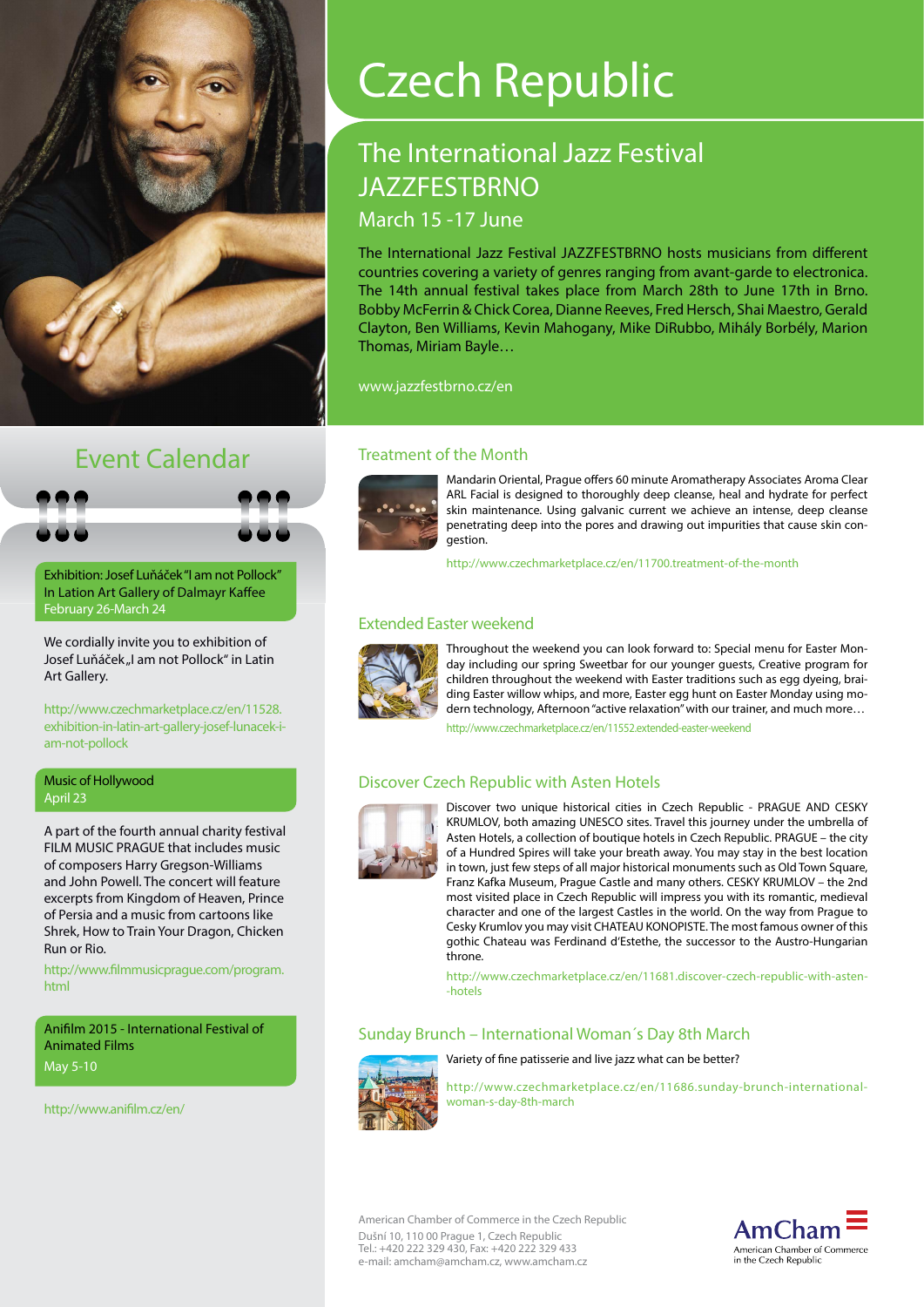

# Moldova

# [Welcome to Moldova!](http://www.moldovaholiday.travel/index.php?lang=en)

Discover the roots of life! WELCOME! TASTE! **LOVE!** 

[www.moldovaholiday.travel](http://www.amcham.md/download.php%3Fpath%3Dhttp://www.moldovaholiday.travel)

### Event Calendar



[International Festival "Martisor" – 49th](http://www.amcham.md/download.php%3Fpath%3Dhttp://www.mc.gov.md/sites/default/files/program_martisor_2015_0.pdf)  [edition](http://www.amcham.md/download.php%3Fpath%3Dhttp://www.mc.gov.md/sites/default/files/program_martisor_2015_0.pdf) [March 1 – 10](http://www.amcham.md/download.php%3Fpath%3Dhttp://www.mc.gov.md/sites/default/files/program_martisor_2015_0.pdf)

The international music festival "Martisor" starts at 1st March and lasts for 10 days. For the first time the festival was organized in 1967. The festival becomes more and more popular and attracts a great attention from the foreign people. Many international guests and singers come to the festival.

[www.mc.gov.md](http://www.amcham.md/download.php%3Fpath%3Dhttp://www.mc.gov.md/sites/default/files/program_martisor_2015_0.pdf)

[International Exhibition "Moldenergy"](http://www.amcham.md/download.php%3Fpath%3Dhttp://en.moldenergy.moldexpo.md/tit%23content) [March 18 – 21](http://www.amcham.md/download.php%3Fpath%3Dhttp://en.moldenergy.moldexpo.md/tit%23content)

19th International specialized exhibition of power-saving technologies, gassupply, heating and air conditioning systems.

 [www.moldexpo.md](http://www.amcham.md/download.php?path=http://en.moldenergy.moldexpo.md/tit#content)

#### [Easter Fair](http://www.amcham.md/download.php%3Fpath%3Dhttp://en.easter.moldexpo.md/tit%23content) [March 8– 11](http://www.amcham.md/download.php%3Fpath%3Dhttp://en.easter.moldexpo.md/tit%23content)

Guests of the fair will be able to buy foods (eggs, confectionary, tea, coffee, etc), gifts and souvenirs, toys, garments, costume jewellery, cosmetics and perfumery, handmade articles.

[www.moldexpo.md](http://www.amcham.md/download.php?path=http://en.easter.moldexpo.md/tit#content)

#### [Diplomat Club](http://www.amcham.md/download.php?path=http://www.diplomat.md)



Coming to Diplomat Club once will make you loving this place as hotel luxury and home coziness are gently diffused one into another. Here everyone can try tasty national Food and excellent Moldavian Wines.

[ww.hoteldiplomat.md](http://www.amcham.md/download.php?path=http://www.diplomat.md)

#### **[TatraBis](http://www.amcham.md/download.php%3Fpath%3Dhttp://www.tatrabis.md)**



Whatever you prefer wine, gastronomic, cultural, incentive or business travel, TatraBis is the place you will find all of them.

[www.tatrabis.md](http://www.amcham.md/download.php%3Fpath%3Dhttp://www.tatrabis.md) 

American Chamber of Commerce in Moldova 45B Puskin street, MD-2005, Chisinau, Republic of Moldova Tel.: +373 22 211 781, Fax: +373 22 211 782 e-mail: [info@amcham.md,](mailto:info@amcham.md) <www.amcham.md>